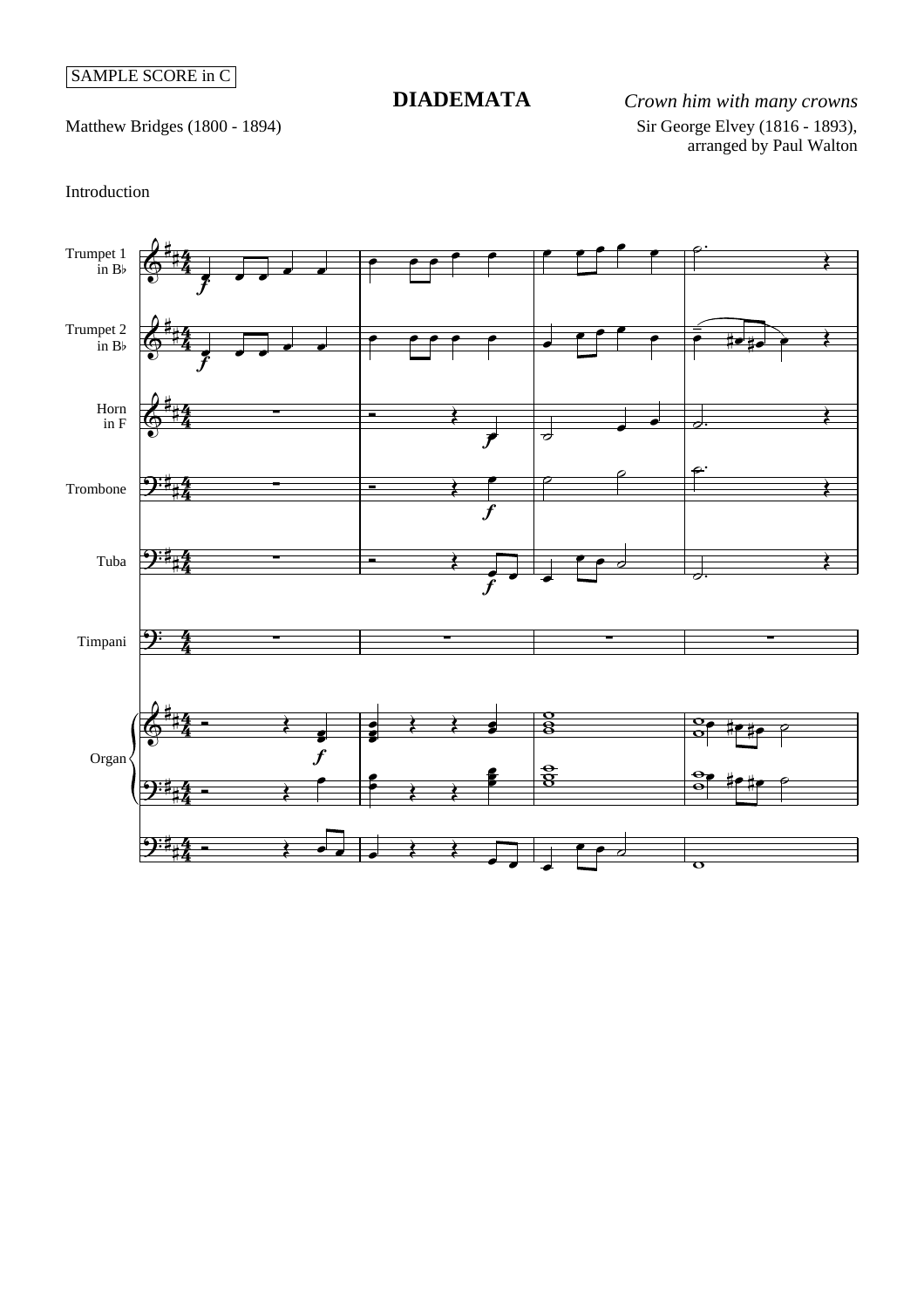



 $\overline{\phantom{0}}$ 

 $\begin{array}{|c|c|c|c|c|c|}\n\hline\n\text{\textit{--}} & \text{\textit{--}} & \text{\textit{--}} & \text{\textit{--}} & \text{\textit{--}} \\
\hline\n\text{\textit{--}} & \text{\textit{--}} & \text{\textit{--}} & \text{\textit{--}} & \text{\textit{--}} \\
\hline\n\text{\textit{--}} & \text{\textit{--}} & \text{\textit{--}} & \text{\textit{--}} & \text{\textit{--}} & \text{\textit{--}} \\
\hline\n\text{\textit{--}} & \text{\textit{--}} & \text{\textit{--}} & \text{\textit{--}} & \text{\text$ 

 $\overline{\phantom{0}}$ 

 $\overline{\phantom{a}}$ 

 $\overrightarrow{a}$ 

4  $\frac{4}{4}$ 

f

 $\begin{array}{c|c|c|c|c} \hline \bullet & \bullet & \bullet & \bullet \end{array}$ 

)∺‡

Tbn.

Tba.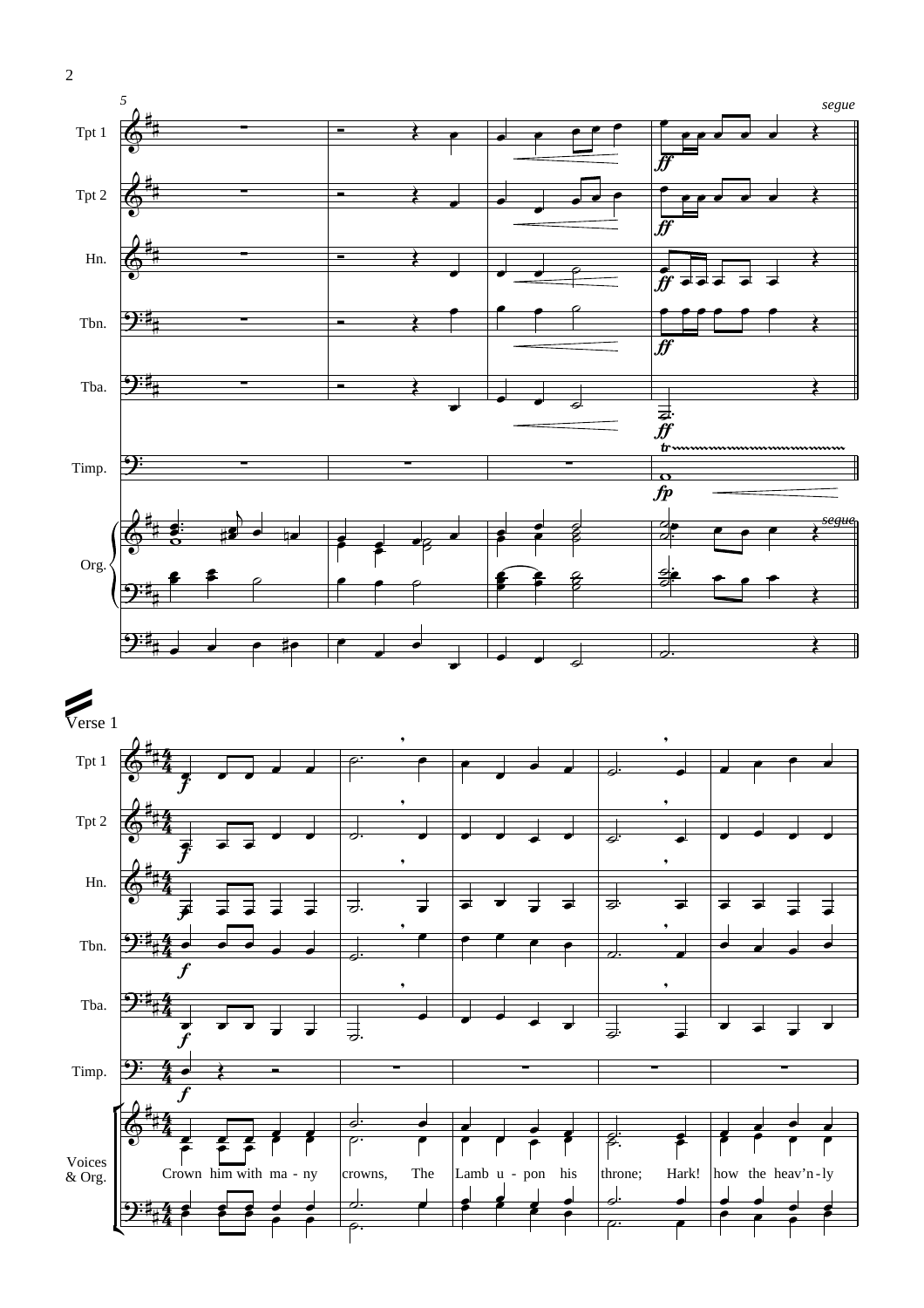

2. Crown him the Virgin's Son, The God incarnate born, Whose arm those crimson trophies won Which now his brow adorn: Fruit of the mystic Rose, As of that Rose the stem; The Root whence mercy ever flows, The Babe of Bethlehem.



 $\overline{\phantom{a}}$ 

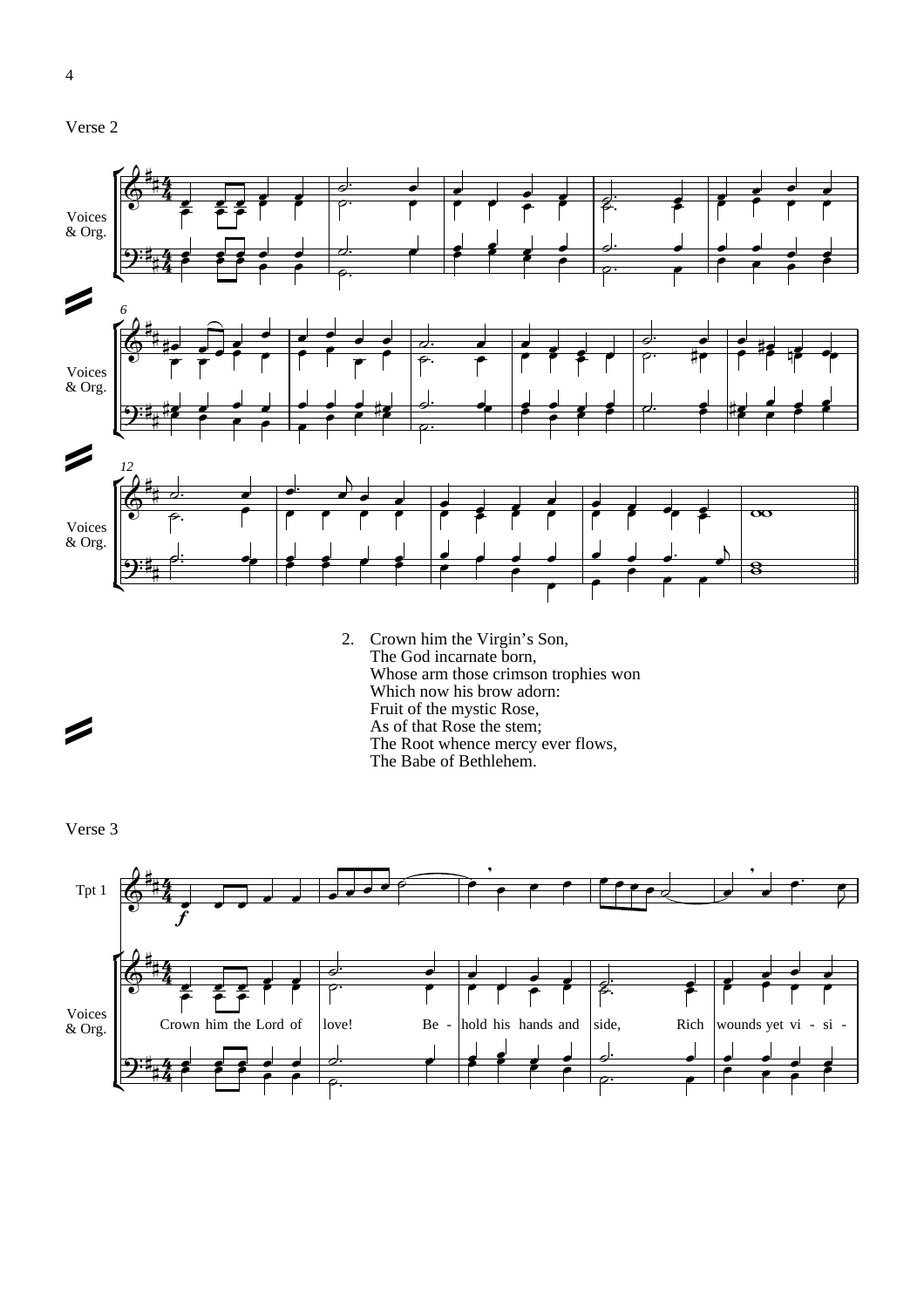

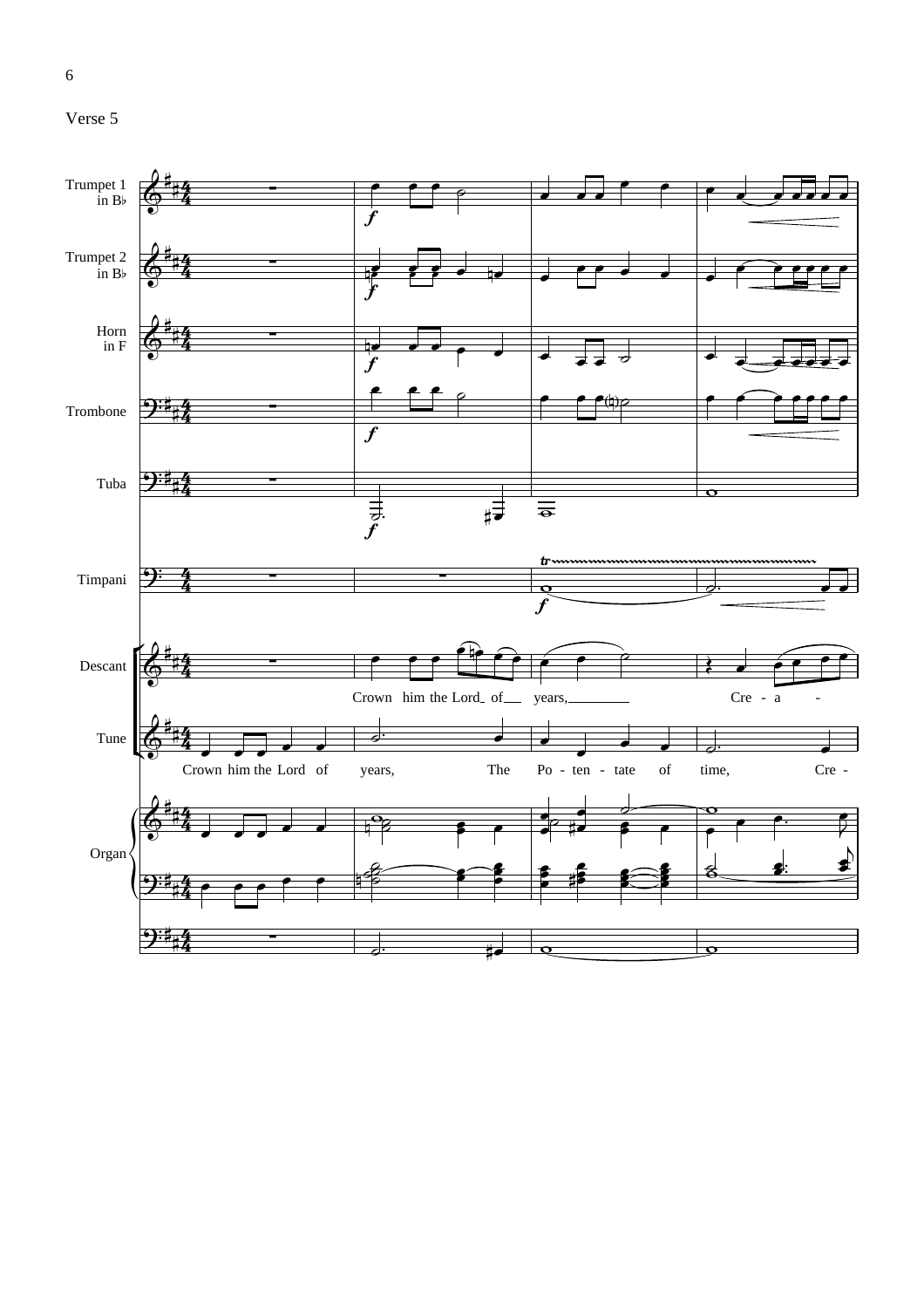